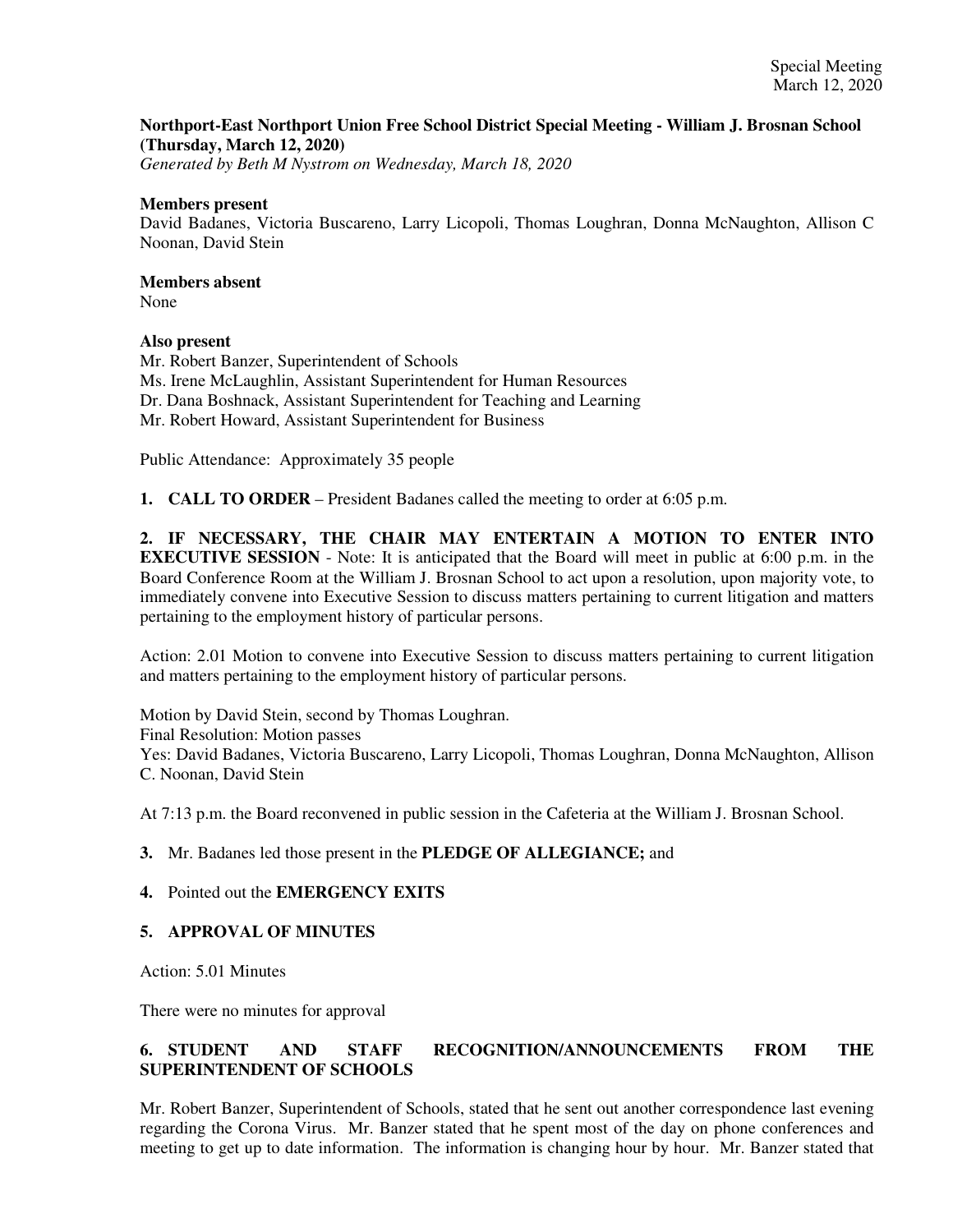they made headway in terms of instruction plans and what to expect if there is a longer closure. Mr. Banzer implored families to look at what their contingency plans might be. The District is looking at field trips, events, and different community gatherings and how they are going to be handled going forward.

Mr. Banzer stated he put out a letter regarding the Northport Middle School remediation. He received a letter from the Suffolk County Department of Health and the remediation is under way. The remediation plan was developed between PW Grosser and the Suffolk County Department of Health. Mr. Banzer stated that the District does not have the plan.

Mr. Banzer stated that as decisions are made regarding Northport Middle School they will be driven by facts, driven by information that they have at that time. Information and facts will guide any decision regarding Northport Middle School for the remainder of the year. Mr. Banzer stated that dissention is not serving us well for the students and the community. We need to find something greater and hold onto that collectively. There is a lot of evidence to suggest that the social media piece is pretty powerful but it can also be a detriment. Mr. Banzer stated that we should seek to understand others before we seek to be understood.

## Presentations: 6.01 Instructional Program Overview

Dr. Dana Boshnack, Assistant Superintendent for Teaching and Learning, along with Mr. Mark Dantuono, Director of Physical Education, Health and Athletics; Dr. Izzet Mergen, Director of Fine and Performing Arts; Dr. Carlos Falcon, Northport High School Assistant Principal; and Ms. Denise Keenan, Northport High School Assistant Principal presented a video highlighting the instruction program overview in Physical Education, Health and Athletics, Fine and Performing Arts, Family and Consumer Science, and Business Education.

## **7. DISCUSSION OF SUPERINTENDENT'S PROPOSED 2020-2021 BUDGET**

Mr. Banzer and Dr. Boshnack presented the proposed 2020-2021 budget in Instruction, Technology, BOCES, and Special Education. Mr. Banzer reviewed the budget development calendar, the budget history from 2015-2016 to present, and the revenue sources (tax levy) from 2015-2016 to present.

The goal is to advance priority areas of the strategic plan:

- Curriculum writing projects across departments.
- Atlas platform training for administrators and curriculum writers.
- Responsive Classroom (RC) 4-day training for new and additional middle school staff.
- Advanced Responsive Classroom training for two cohorts
- Expand Makerspace in all elementary buildings.
- Flexible classroom furniture to promote  $21<sup>st</sup>$  century skills.
- Use space and equipment to support specialized needs of students.
- Hybrid "bundle" trainings tailored to our instruction.
- BOCES consortium seats for core areas.
- Mentor teams at each building to promote collaboration.
- Provide training to enhance inclusive practices related to specialized instruction and behavioral interventions.

Included in the proposed 2020-2021 budget in Instruction, Technology, BOCES and Special Education are the following:

Instruction Technology

• Increase Chromebook Deployment (Budget 19-20) September 2020 – K1, 5-12; (Budget 20-21) September 2021 – K-12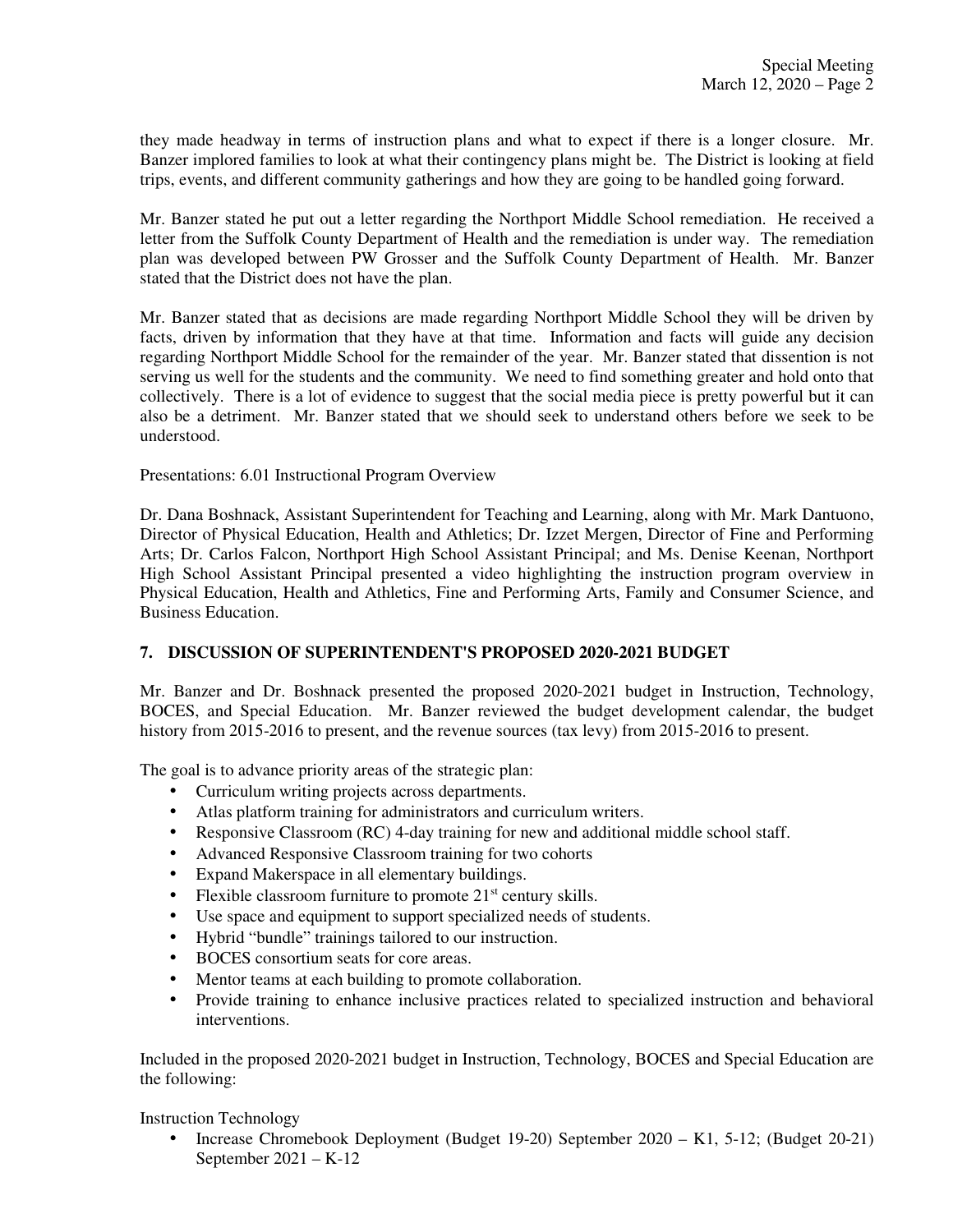• Server Replacements: Network Operation Center (NOC) – Four servers will be replaced as part of the refresh cycle.

Instructional Equipment

- Flexible Classroom Seating to promote communication, collaboration, critical and creative thinking skills.
- Wrestling Mats
- Gymnasium Sound System
- Wall Mats
- Signage/Banners
- Laser Cutter
- Arts Media
- Choral Risers

Contract Services

- Curriculum Training Understanding by Design/Atlas
- Social/Emotional Learning Responsive Classroom (Complete K-8 & Advanced)

# **BOCES**

- Educator Consortium All Core Areas & In-District Training
- Specialized Training Regional Workshops & Conferences/"Hybrid Bundles"

The 2020-2021 proposed budget in all areas (non-salary) outside of Debt Service and Interfund Transfers is \$21,594,948, an increase of \$474,189 (2.20%) from the 2019-2020 budget. The 2020-2021 proposed budget in Debt Service and Interfund Transfers is \$6,423,212 an increase of \$1,641,141 (25.55%) from the 2019-2020 budget.

The proposed 2020-2021 budget for equipment, contractual, supplies and debt services (non-salary) is as follows: General Support - \$3,629,638, Instruction - \$8,680,518, Special Education - \$9,260,157, Transportation - \$319,874, Community - \$178,950, Debt Service & Interfund Transfer - \$8,064,353, totaling \$30,133,490. This is an increase of \$2,115,330 (7.55%) from the 2019-2020 budget.

Discussion: 7.01 Discussion of Instruction, Technology, BOCES, Special Education in following Budget Function Codes:

| <b>Function Code</b><br>Description            |  |
|------------------------------------------------|--|
| Board of Education<br>1010                     |  |
| 1060<br><b>District Meeting</b>                |  |
| Chief School Administrator<br>1240             |  |
| 1310<br>Accounting                             |  |
| <b>Business Administration</b><br>1311         |  |
| 1320<br>Auditing                               |  |
| 1325<br>Treasurer                              |  |
| 1345<br>Purchasing                             |  |
| 1420<br>Legal                                  |  |
| 1430<br><b>Human Resources</b>                 |  |
| 1480<br><b>Public Information and Services</b> |  |
| 1680<br><b>Central Data Processing</b>         |  |
| 1910<br>Insurance                              |  |
| 1920<br><b>School Association Dues</b>         |  |
| 1930<br><b>Judgment and Claims</b>             |  |
| <b>BOCES</b> Administrative Costs<br>1981      |  |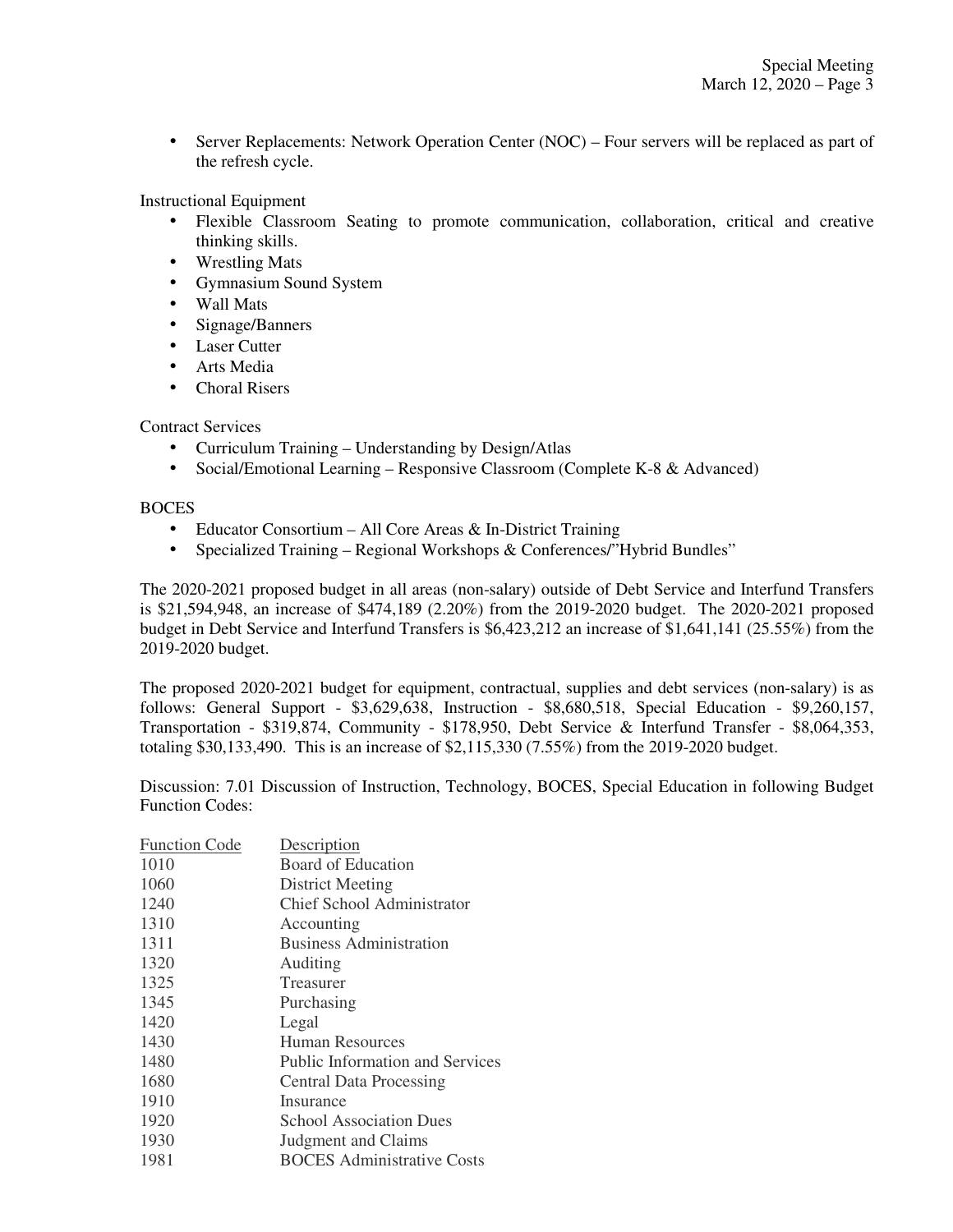| 2010 | Curriculum Development and Supervision             |
|------|----------------------------------------------------|
| 2020 | Supervision - Regular School                       |
| 2040 | Supervision - Special School                       |
| 2060 | Research, Planning and Evaluation                  |
| 2070 | In-Service Training - Instruction                  |
| 2110 | Teaching - Regular School                          |
| 2250 | Programs for Students with Disabilities            |
| 2280 | Occupational Education                             |
| 2310 | <b>Continuing Education School</b>                 |
| 2320 | Summer School                                      |
| 2610 | School Library and Audio Visual                    |
| 2630 | <b>Computer Assisted Instruction</b>               |
| 2810 | Guidance                                           |
| 2815 | <b>Health Services</b>                             |
| 2822 | <b>Education Related Support Services</b>          |
| 2825 | Social Work Services                               |
| 2850 | Co-Curricular Activities                           |
| 2855 | <b>Interscholastic Athletics</b>                   |
| 7140 | <b>Community Recreation</b>                        |
| 8060 | Community - Civic Activities                       |
| 9710 | Serial Bonds - Public Library                      |
| 9711 | Serial Bonds - School Construction                 |
| 9760 | <b>Tax Anticipation Notes</b>                      |
| 9785 | <b>Installment Purchase Debt</b>                   |
| 9901 | Transfer to Special Aid Fund and School Lunch Fund |
| 9950 | <b>Transfer to Capital Projects Fund</b>           |
|      |                                                    |

There was a discussion regarding Chromebook distribution, server replacement, Atlas program, transportation for athletics, flexible seating, special education and participation in higher learning programs, physical education equipment, home instruction and educational supplies.

## **8. SUPERINTENDENT'S REPORT, GENERAL - FOR BOARD ACTION**

Action: 8.01 Overnight/Foreign Travel with Students Recommendation to approve the following Overnight/Foreign Travel with Students:

8.01.1 Italy - March 25 - April 5, 2021 - Italian Students Grades 11 & 12

Motion by Allison C Noonan, second by David Badanes. Final Resolution: Motion Passes Yes: David Badanes, Victoria Buscareno, Larry Licopoli, Thomas Loughran, Donna McNaughton, Allison C Noonan, David Stein

**9. ADJOURNMENT** - Board policy requires adjournment by 10:30 pm, unless meeting is extended by vote.

Information: 9.01 Upcoming Meetings

President Badanes reviewed the upcoming meetings.

SPECIAL MEETING TO DISCUSS PROPOSED BUDGET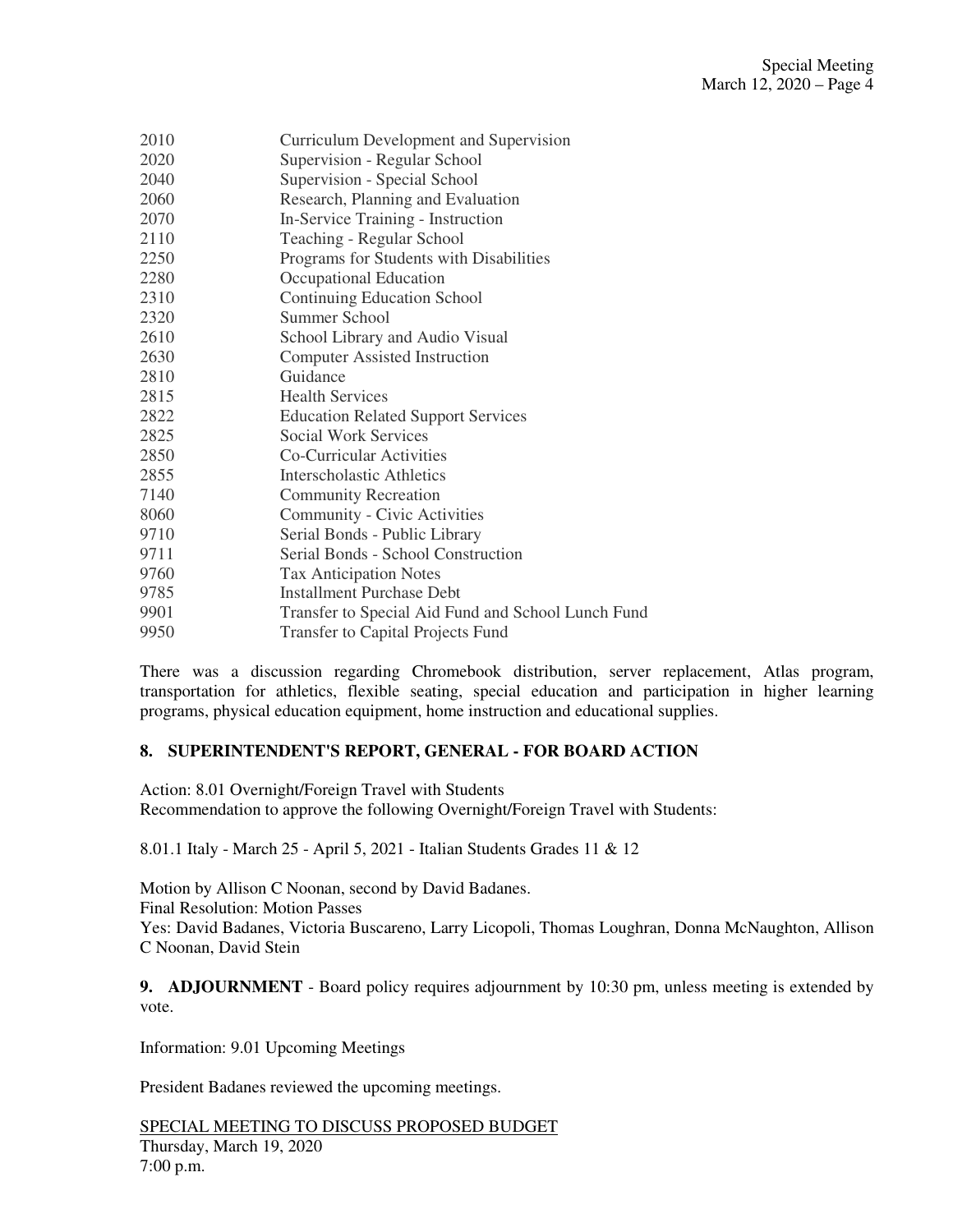William J. Brosnan School Cafeteria Budget Discussion - Personnel & Benefits

#### SPECIAL MEETING TO DISCUSS PROPOSED BUDGET PRELIMINARY PUBLIC HEARING

Thursday, March 26, 2020 7:00 p.m William J. Brosnan School Cafeteria Budget Discussion - Revenue, Fund Balance, Reserves Preliminary Public Hearing to Receive Additional Public Input on Budget

#### SPECIAL MEETING TO FINALIZE BUDGET

Tuesday, April 7, 2020 7:00 p.m. William J. Brosnan School Cafeteria

#### SPECIAL MEETING TO VOTE ON BOCES ADMINISTRATIVE BUDGET & TRUSTEES

Tuesday, April 28, 2020 7:00 p.m. William J. Brosnan School Cafeteria

Action: 9.02 Adjournment Recommendation to adjourn the meeting

Motion by David Stein, second by Thomas Loughran. Final Resolution: Motion Passes Yes: David Badanes, Victoria Buscareno, Larry Licopoli, Thomas Loughran, Donna McNaughton, Allison C Noonan, David Stein

At 9:36 p.m. the Chair declared the meeting adjourned.

Action: Recommendation to reconvene in public session

Motion by David Badanes, second by Allison C Noonan Final Resolution: Motion Passes Yes: David Badanes, Victoria Buscareno, Larry Licopoli, Thomas Loughran, Donna McNaughton, Allison C Noonan, David Stein

At 9:38 p.m. the Board reconvened into public session.

Action:

Recommendation to adjourn the public session and convene into Executive Session to discuss matters pertaining to the employment history of particular persons.

Motion by Thomas Loughran, second by Allison C Noonan Final Resolution: Motion Passes Yes: David Badanes, Victoria Buscareno, Larry Licopoli, Thomas Loughran, Donna McNaughton, Allison C Noonan, David Stein

At 9:39 p.m. the Board convened into Executive Session.

At 10:30 p.m. the Chair declared the meeting adjourned.